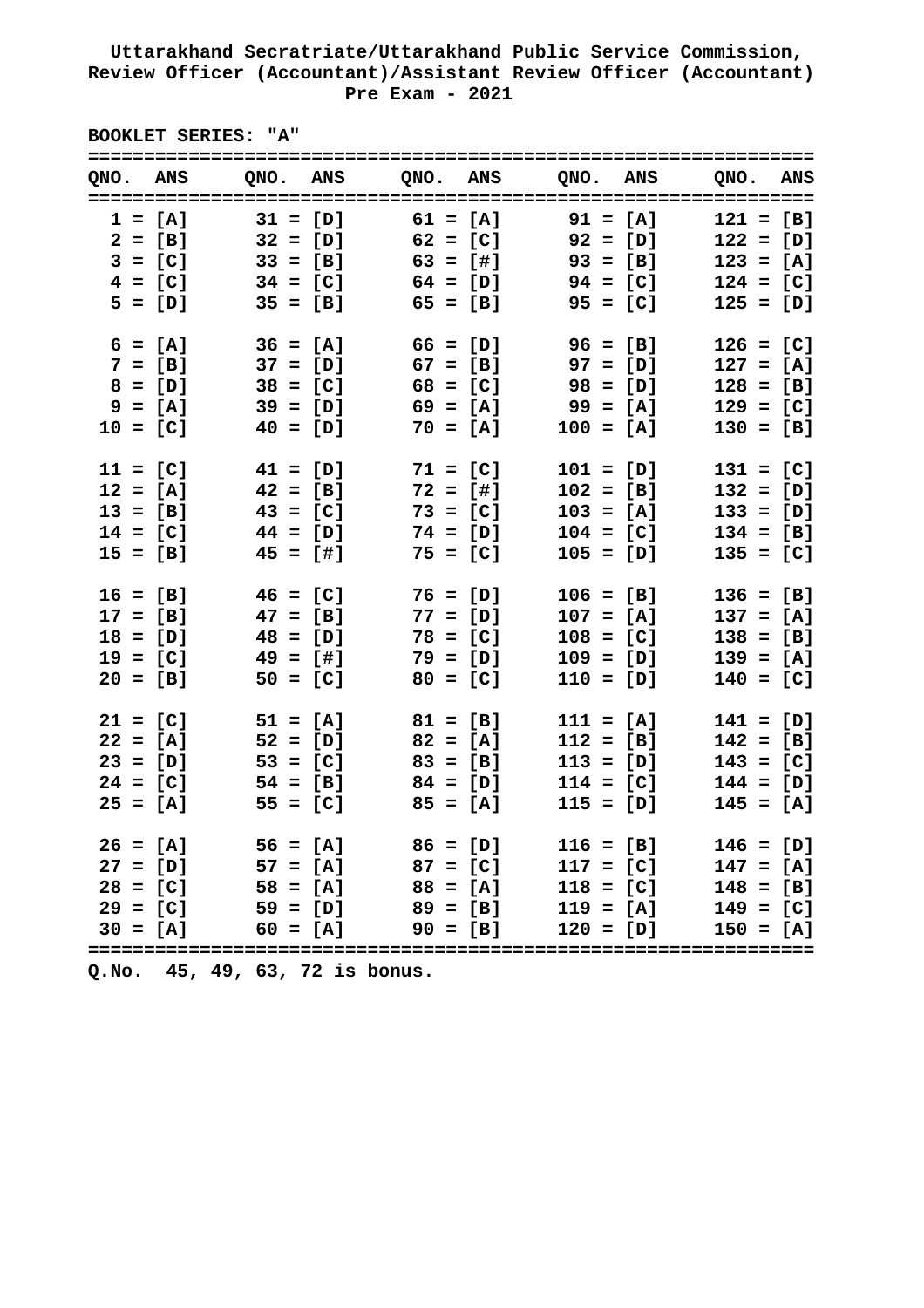**BOOKLET SERIES: "B"**

|  | QNO. ANS   |                                            |            |            |            |                                  |             | QNO. ANS QNO. ANS QNO. ANS QNO. ANS |  |
|--|------------|--------------------------------------------|------------|------------|------------|----------------------------------|-------------|-------------------------------------|--|
|  | $1 = [D]$  |                                            |            |            |            | $31 = [A]$ $61 = [C]$ $91 = [D]$ |             | $121 = [A]$                         |  |
|  |            | $2 = [C]$ $32 = [A]$ $62 = [A]$ $92 = [B]$ |            |            |            |                                  |             | $122 = [B]$                         |  |
|  |            | $3 = [C]$ $33 = [D]$ $63 = [B]$ $93 = [A]$ |            |            |            |                                  |             | $123 = [C]$                         |  |
|  |            | $4 = [A]$ $34 = [C]$ $64 = [B]$            |            |            |            | $94 = [C]$                       |             | $124 = [B]$                         |  |
|  |            | $5 = [D]$                                  |            |            |            | $35 = [A]$ $65 = [C]$ $95 = [D]$ |             | $125 = [C]$                         |  |
|  | $6 = [D]$  |                                            | $36 = [C]$ |            | $66 = [B]$ |                                  | $96 = [B]$  | $126 = [D]$                         |  |
|  | $7 = [B]$  |                                            | $37 = [1]$ | $67 = [C]$ |            |                                  | $97 = [A]$  | $127 = [D]$                         |  |
|  | $8 = [C]$  |                                            | $38 = [D]$ |            | $68 = [C]$ |                                  | $98 = [A]$  | $128 = [B]$                         |  |
|  | $9 = [B]$  |                                            | $39 = [B]$ |            | $69 = [D]$ |                                  | $99 = [D]$  | $129 = [C]$                         |  |
|  | $10 = [A]$ |                                            | $40 = [D]$ |            | $70 = [A]$ |                                  | $100 = [D]$ | $130 = [C]$                         |  |
|  | $11 = [D]$ |                                            | $41 = [B]$ |            | $71 = [B]$ |                                  | $101 = [A]$ | $131 = [A]$                         |  |
|  | $12 = [A]$ |                                            | $42 = [C]$ |            | $72 = [D]$ |                                  | $102 = [B]$ | $132 = [B]$                         |  |
|  | $13 = [D]$ |                                            | $43 = [A]$ |            | $73 = [A]$ |                                  | $103 = [D]$ | $133 = [A]$                         |  |
|  | $14 = [D]$ |                                            | $44 = [A]$ |            | $74 = [C]$ |                                  | $104 = [C]$ | $134 = [C]$                         |  |
|  | $15 = [D]$ |                                            | $45 = [C]$ |            | $75 = [C]$ |                                  | $105 = [D]$ | $135 = [D]$                         |  |
|  | $16 = [B]$ |                                            | $46 = [1]$ |            | $76 = [A]$ | $106 = [B]$                      |             | $136 = [B]$                         |  |
|  | $17 = [C]$ |                                            | $47 = [C]$ |            | $77 = [B]$ |                                  | $107 = [C]$ | $137 = [C]$                         |  |
|  | $18 = [D]$ |                                            | $48 = [D]$ |            | $78 = [A]$ |                                  | $108 = [C]$ | $138 = [D]$                         |  |
|  | $19 = [1]$ |                                            | $49 = [C]$ |            | $79 = [B]$ |                                  | $109 = [A]$ | $139 = [A]$                         |  |
|  | $20 = [C]$ |                                            | $50 = [D]$ |            | $80 = [B]$ |                                  | $110 = [D]$ | $140 = [B]$                         |  |
|  | $21 = [B]$ |                                            | $51 = [D]$ | $81 = [B]$ |            |                                  | $111 = [C]$ | $141 = [A]$                         |  |
|  | $22 = [D]$ |                                            | $52 = [C]$ | $82 = [D]$ |            |                                  | $112 = [D]$ | $142 = [B]$                         |  |
|  | $23 = [1]$ |                                            | $53 = [D]$ | $83 = [C]$ |            |                                  | $113 = [B]$ | $143 = [C]$                         |  |
|  | $24 = [C]$ |                                            | $54 = [A]$ | $84 = [B]$ |            |                                  | $114 = [C]$ | $144 = [A]$                         |  |
|  | $25 = [A]$ |                                            | $55 = [B]$ |            | $85 = [C]$ |                                  | $115 = [C]$ | $145 = [B]$                         |  |
|  | $26 = [D]$ | $56 = [A]$                                 |            | $86 = [A]$ |            |                                  | $116 = [B]$ | $146 = [D]$                         |  |
|  | $27 = [C]$ | $57 = [B]$                                 |            | $87 = [D]$ |            |                                  | $117 = [D]$ | $147 = [A]$                         |  |
|  | $28 = [B]$ | $58 = [D]$                                 |            | $88 = [C]$ |            |                                  | $118 = [D]$ | $148 = [C]$                         |  |
|  | $29 = [C]$ | $59 = [A]$                                 |            | $89 = [A]$ |            |                                  | $119 = [A]$ | $149 = [D]$                         |  |
|  | $30 = [A]$ |                                            | $60 = [D]$ |            | $90 = [C]$ |                                  | $120 = [A]$ | $150 = [D]$                         |  |
|  |            |                                            |            |            |            |                                  |             |                                     |  |

**Q.No. 19, 23, 37, 46 is bonus.**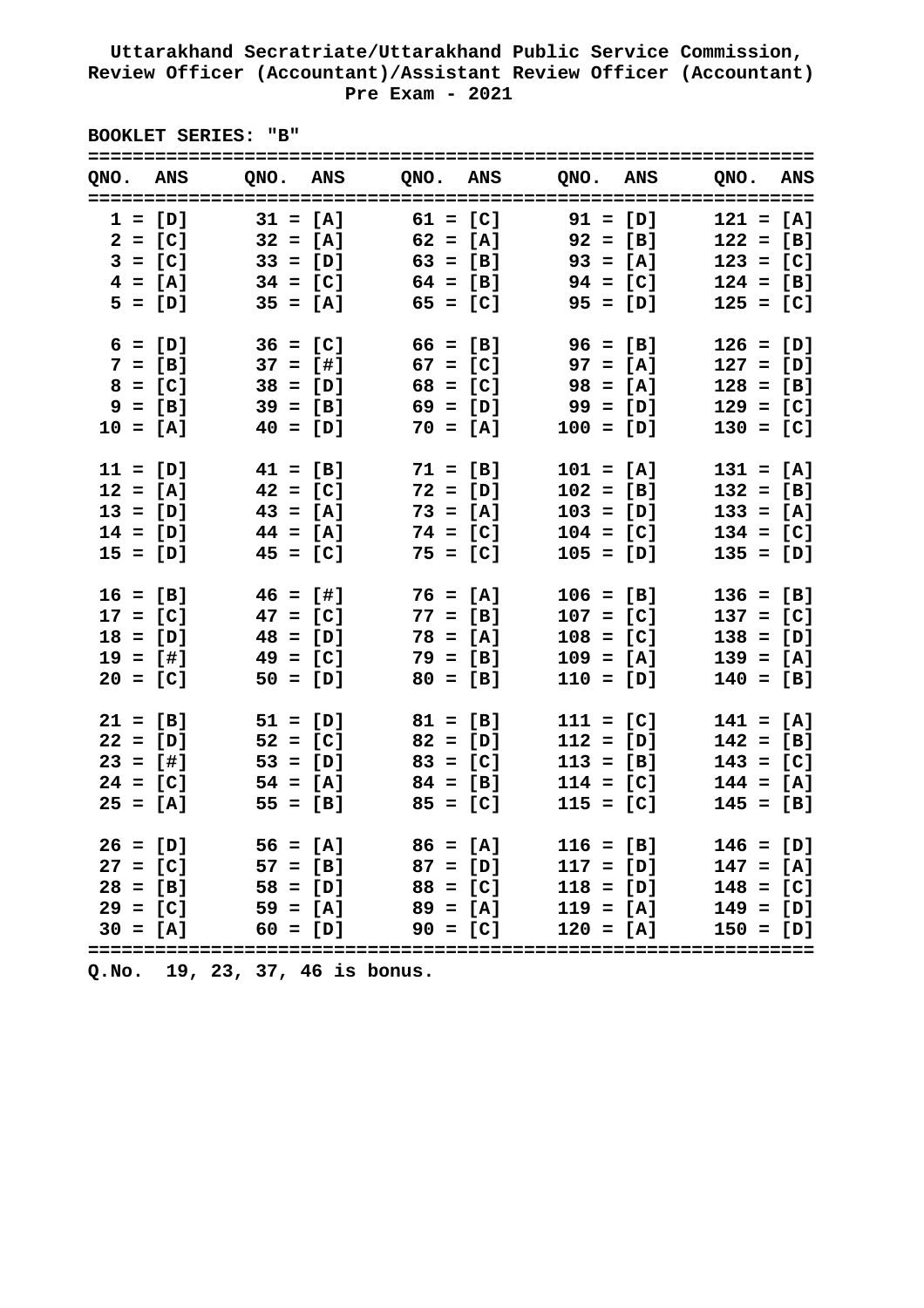**BOOKLET SERIES: "C"**

| QNO. ANS |            |                                            |            |            |            |                                  |             | QNO. ANS QNO. ANS QNO. ANS QNO. ANS |  |
|----------|------------|--------------------------------------------|------------|------------|------------|----------------------------------|-------------|-------------------------------------|--|
|          | $1 = [D]$  | $31 = [A]$                                 |            |            |            | $61 = [C]$ $91 = [D]$            |             | $121 = [B]$                         |  |
|          |            | $2 = [D]$ $32 = [C]$ $62 = [C]$ $92 = [A]$ |            |            |            |                                  |             | $122 = [A]$                         |  |
|          |            | $3 = [B]$ $33 = [H]$ $63 = [A]$ $93 = [B]$ |            |            |            |                                  |             | $123 = [C]$                         |  |
|          |            | $4 = [C]$ $34 = [C]$ $64 = [B]$            |            |            |            | $94 = [D]$                       |             | $124 = [D]$                         |  |
|          |            | $5 = [D]$                                  |            |            |            | $35 = [D]$ $65 = [A]$ $95 = [C]$ |             | $125 = [B]$                         |  |
|          | $6 = [1]$  |                                            | $36 = [C]$ |            | $66 = [B]$ |                                  | $96 = [D]$  | $126 = [C]$                         |  |
|          | $7 = [C]$  |                                            | $37 = [D]$ |            | $67 = [B]$ |                                  | $97 = [B]$  | $127 = [D]$                         |  |
|          | $8 = [B]$  |                                            | $38 = [D]$ |            | $68 = [B]$ |                                  | $98 = [C]$  | $128 = [A]$                         |  |
|          | $9 = [D]$  |                                            | $39 = [C]$ |            | $69 = [D]$ |                                  | $99 = [C]$  | $129 = [B]$                         |  |
|          | $10 = [#]$ | $40 = [D]$                                 |            |            | $70 = [C]$ |                                  | $100 = [A]$ | $130 = [A]$                         |  |
|          | $11 = [C]$ |                                            | $41 = [A]$ |            | $71 = [B]$ |                                  | $101 = [D]$ | $131 = [B]$                         |  |
|          | $12 = [D]$ | $42 = [A]$                                 |            |            | $72 = [C]$ |                                  | $102 = [C]$ | $132 = [C]$                         |  |
|          | $13 = [D]$ | $43 = [A]$                                 |            |            | $73 = [A]$ |                                  | $103 = [D]$ | $133 = [A]$                         |  |
|          | $14 = [C]$ | $44 = [B]$                                 |            |            | $74 = [D]$ |                                  | $104 = [B]$ | $134 = [B]$                         |  |
|          | $15 = [B]$ |                                            | $45 = [D]$ |            | $75 = [C]$ | $105 = [C]$                      |             | $135 = [D]$                         |  |
|          | $16 = [C]$ | $46 = [A]$                                 |            |            | $76 = [A]$ | $106 = [C]$                      |             | $136 = [A]$                         |  |
|          | $17 = [A]$ |                                            | $47 = [D]$ |            | $77 = [C]$ |                                  | $107 = [B]$ | $137 = [C]$                         |  |
|          | $18 = [A]$ |                                            | $48 = [C]$ |            | $78 = [B]$ |                                  | $108 = [D]$ | $138 = [D]$                         |  |
|          | $19 = [A]$ | $49 = [A]$                                 |            |            | $79 = [C]$ |                                  | $109 = [D]$ | $139 = [D]$                         |  |
|          | $20 = [D]$ |                                            | $50 = [B]$ |            | $80 = [C]$ |                                  | $110 = [A]$ | $140 = [A]$                         |  |
|          | $21 = [C]$ | $51 = [B]$                                 |            | $81 = [A]$ |            |                                  | $111 = [A]$ | $141 = [B]$                         |  |
|          | $22 = [A]$ | $52 = [C]$                                 |            | $82 = [D]$ |            |                                  | $112 = [D]$ | $142 = [C]$                         |  |
|          | $23 = [C]$ | $53 = [B]$                                 |            | $83 = [D]$ |            |                                  | $113 = [B]$ | $143 = [B]$                         |  |
|          | $24 = [1]$ | $54 = [C]$                                 |            | $84 = [B]$ |            |                                  | $114 = [A]$ | $144 = [C]$                         |  |
|          | $25 = [D]$ |                                            | $55 = [C]$ |            | $85 = [C]$ |                                  | $115 = [C]$ | $145 = [D]$                         |  |
|          | $26 = [B]$ | $56 = [D]$                                 |            | $86 = [B]$ |            |                                  | $116 = [D]$ | $146 = [D]$                         |  |
|          | $27 = [D]$ | $57 = [A]$                                 |            | $87 = [A]$ |            |                                  | $117 = [B]$ | $147 = [B]$                         |  |
|          | $28 = [B]$ | $58 = [B]$                                 |            |            | $88 = [D]$ |                                  | $118 = [A]$ | $148 = [C]$                         |  |
|          | $29 = [C]$ | $59 = [D]$                                 |            |            | $89 = [A]$ |                                  | $119 = [A]$ | $149 = [C]$                         |  |
|          | $30 = [A]$ | $60 = [A]$                                 |            |            | [D] = 90   |                                  | $120 = [D]$ | $150 = [A]$                         |  |
|          |            |                                            |            |            |            |                                  |             |                                     |  |

**Q.No. 6, 10, 24, 33 is bonus.**